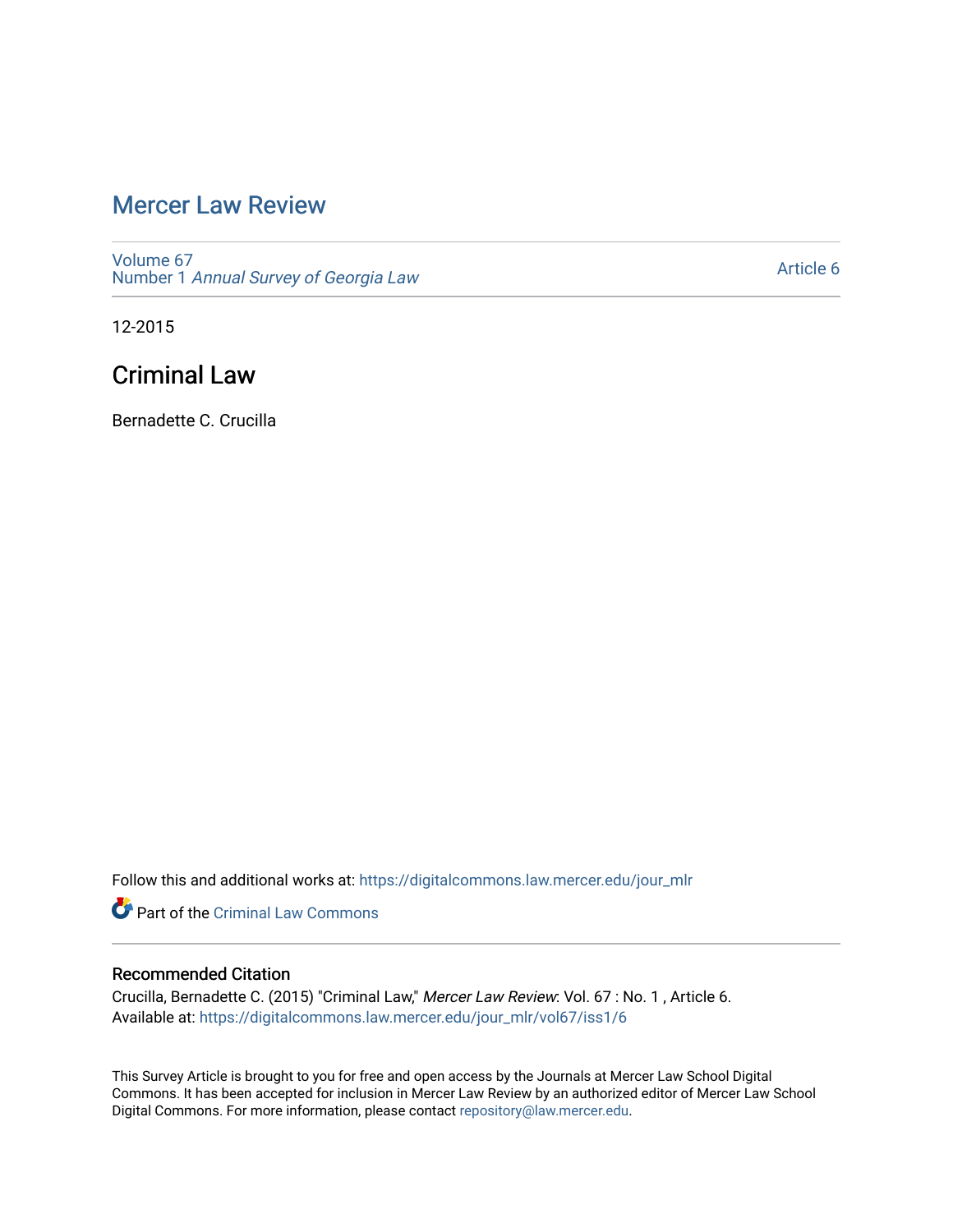# **Criminal Law**

## **by Bernadette C. Crucilla**

#### **I.** INTRODUCTION

The dynamic nature of criminal law is a result of the ongoing struggle between those who prosecute individuals charged with crimes and those who defend them. It is, therefore, not practical to try to include every change in criminal law occurring during a particular survey period.<sup>1</sup> I have sifted through the cases and statutory amendments from June **1,** 2014 through May **31, 2015** and selected those with the widest application or interest to criminal law practitioners.

#### II. LEGISLATION

Statutory changes this survey period are illustrative of the times in which we live. These changes include our state's continued dedication to accountability courts, a relaxation of driver's license suspensions, and the creation of a number of new crimes. Each will be discussed in turn.

#### *A. Veterans' Court*

Accountability courts have existed in Georgia for several decades.<sup>2</sup> These courts provide alternatives to incarceration **by** targeting specific populations and addressing those populations' underlying reasons for

**<sup>\*</sup>** Owner/Attorney, Crucilla Law Firm **LLC,** Macon, Georgia. University of South Florida (B.A., **1993);** Mercer University, Walter F. George School of Law **(J.D.,** cum laude, **1996).** Member, State Bar of Georgia; American Bar Association; Georgia Association of Criminal Defense Lawyers; Macon Bar Association; National Innocence Network (Shaken Baby Division). Master, Bootle Inn of Court.

**<sup>1.</sup>** For an analysis of Georgia criminal law during the prior survey period, see Bernadette **C.** Crucilla, *Criminal Law, Annual Survey of Georgia Law,* **66** MERCER L. REV. **37** (2014).

<sup>2.</sup> *See Georgia,* SUPERIOR **COURT** OF **FULTON** COUNTY, ACCOUNTABILITY **COURTS-**HISTORY, http://www.fultoncourt.org/accountability/acc-history.php (last visited Oct. 14, **2015).**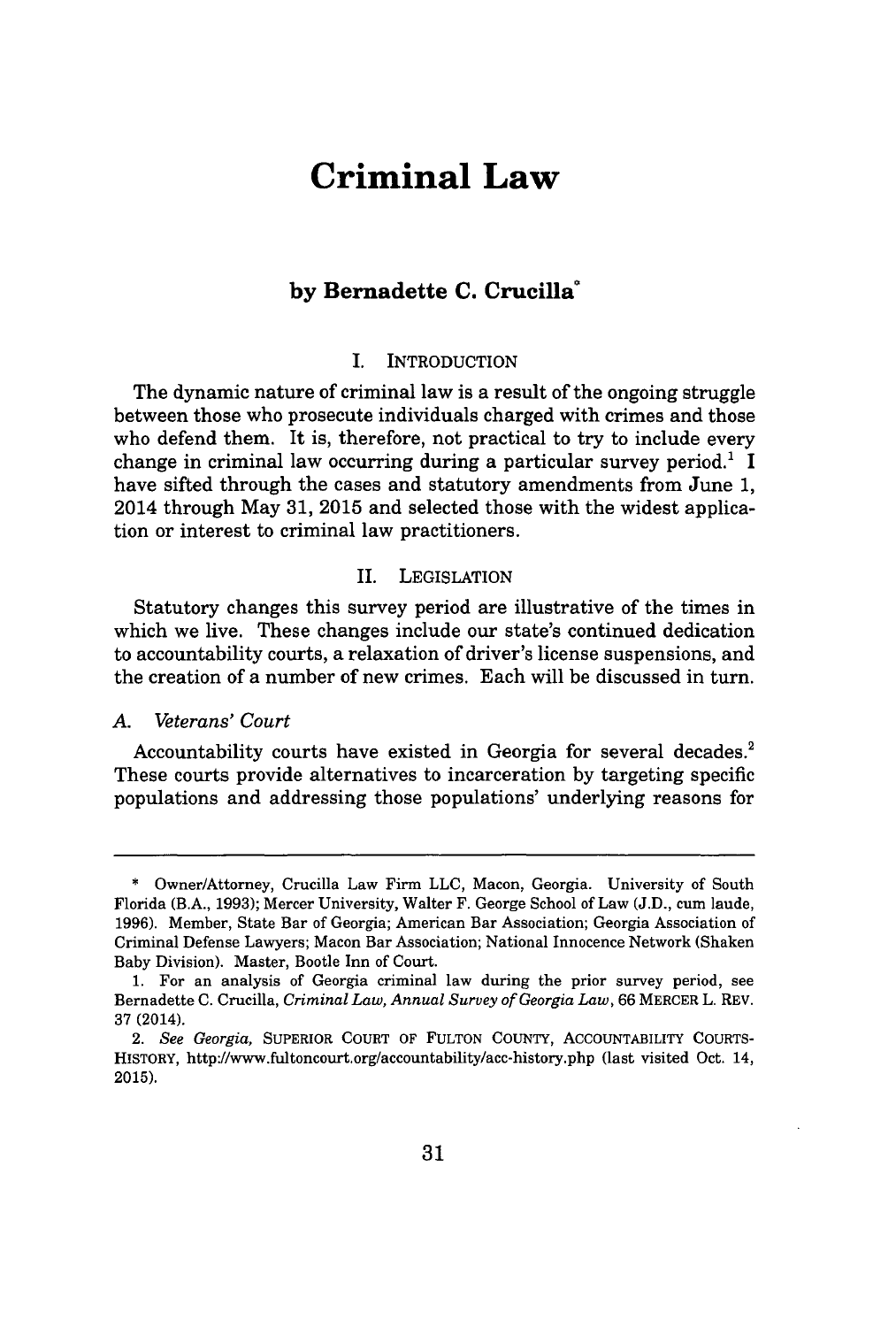criminal activity.' There were more than ninety such courts operating in Georgia **by** 2011, including felony drug courts, mental health courts, and **DUI** courts, and now nearly every county in Georgia boasts at least one.<sup>4</sup> While a statute in 2005<sup>5</sup> provided the authority for the creation of drug courts, the legislature did not authorize mental health courts until  $2011$ .<sup>6</sup> Based upon their widespread successes, this survey period is significant for the addition of section **15-1-17** of the Official Code of Georgia Annotated **(O.C.G.A.),'** which added veterans' courts to the family of accountability courts.<sup>8</sup>

The Georgia General Assembly aptly recognizes the unique "physical, emotional, or mental impairments" incurred **by** our service men or women that contributes to their criminal behaviors and the need to address these specialized treatment issues.<sup>9</sup> To that end, the statute authorizes any criminal court to establish a separate veterans' court to provide alternative dispositions for veterans who meet defined eligibility criteria.<sup>10</sup> The statute mandates the establishment of a planning group consisting of judges, prosecutors, public defenders, law enforcement officials, and others familiar with veterans' services to develop a written work plan for the implementation of the program.<sup>11</sup> It is envisioned that, at a minimum, the veterans' courts combine "judicial supervision, treatment **. . .,** and drug and mental health testing as incarceration alternatives."12

Although the written work plan must include defined eligibility criteria, it has some limitations.<sup>13</sup> For example, one limitation notes, "[diefendants charged with murder, armed robbery, rape, aggravated sodomy, aggravated sexual battery, aggravated child molestation, or child molestation [or any combination thereof] shall not be eligible for entry" into the program "except in the case of a separate court supervised reentry program designed to more closely monitor veterans

- **6.** *See Ga.* **S.** Bill **39,** Reg. Sess., 2011 Ga. Laws 224.
- **7. O.C.G.A. § 15-1-17 (2015).**
- **8.** Ga. **S.** Bill **320 § 1,** Reg. Sess., 2014 Ga. Laws **79** (codified at **O.C.G.A. § 15-1-17).**
- **9.** *See id.*
- **10. O.C.G.A. § 15-1-17(b)(1).**

- 12. *Id. §* **15-1-17(b)(3).**
- *13. See id.*

*<sup>3.</sup> See* **JUDICIAL COUNCIL OF GEORGIA, ADMINISTRATIVE OFFICE OF THE COURTS (2011),** http://w2.georgiacourts.org/ga/files/Georgia%2OAccountability%20Courts %20Defining%20 Elements.pdf.

<sup>4.</sup> *Id.*

**<sup>5.</sup>** *See* Ga. H.R. Bill 254, Reg. Sess., **2005** Ga. Laws **1505.**

**<sup>11.</sup>** *Id.* **§ 15-1-17(b)(3).** The statute also mandates the Council of Accountability Court Judges of Georgia to adopt standards and practices, taking into consideration ongoing research and guidelines published **by** veterans' needs experts. *Id.* **§ 15-1-17(b)(4).**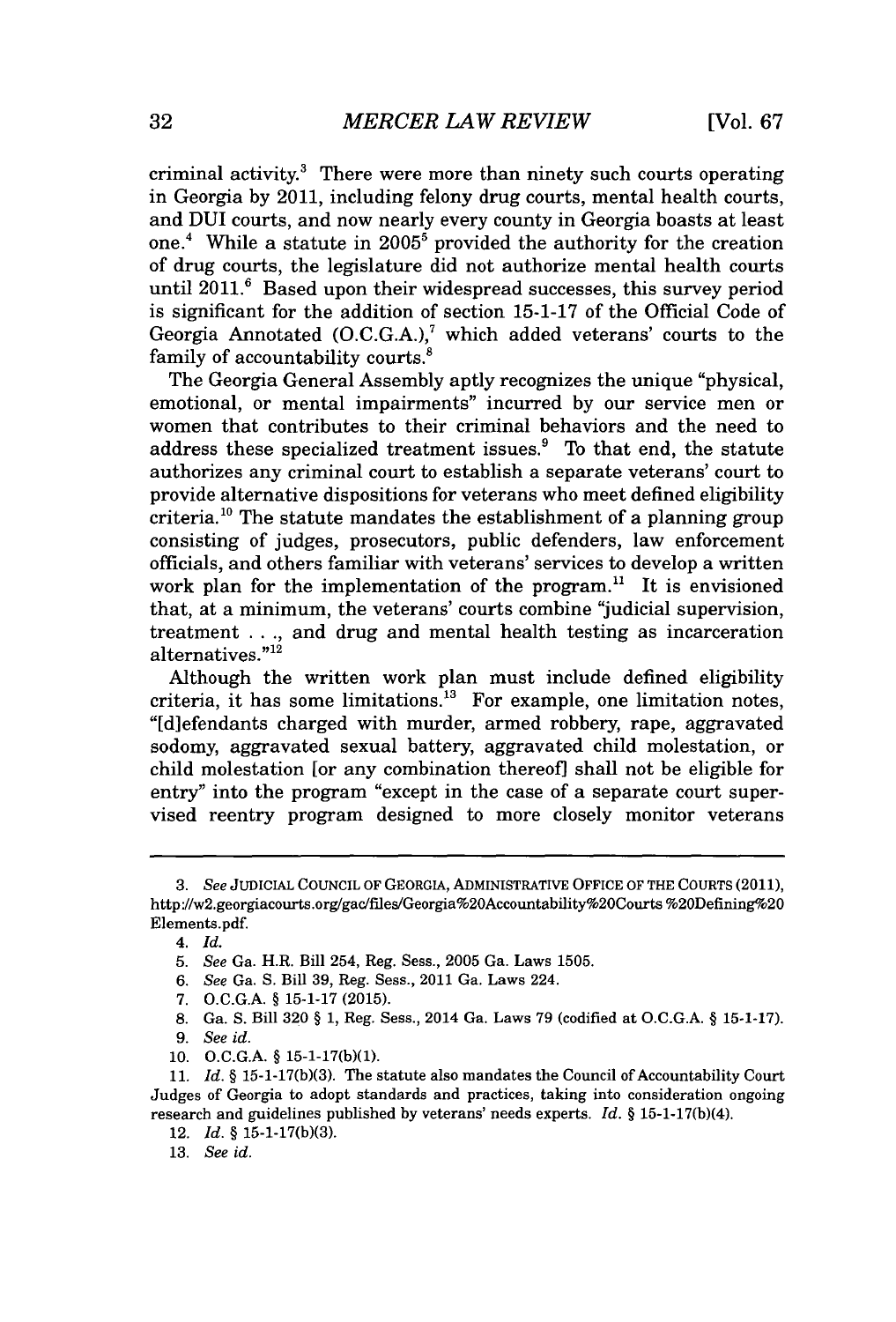returning to the community after having served a term of incarcera- $\mu$ <sub>14</sub> The statute further mandates successful completion of the program be defined, and after completion, that the case may be dismissed without adjudication or result in a modified sentence.<sup>15</sup> There are provisions for confidentiality of records and expungement opportunities for successful completion of the program.<sup>16</sup> Funding for the veterans' courts shall come from a combination of federal, state, and county funds, as well as private donations."

#### *B. Driver's License Suspensions*

There were significant "common sense" changes made relating to driver's license suspensions and limited driving permits.<sup>18</sup> Across the board, these changes relaxed the mandated suspension of driver's licenses as well as when limited driving permits can be obtained.<sup>19</sup> For example, drivers under the age of twenty-one will no longer be subject to license suspension for underage possession or purchase of alcohol. $20$ In addition, mandatory suspension of licenses will no longer be required upon conviction for generalized "controlled substance" offenses that do not involve the operation of a motor vehicle. $^{21}$  Also, those charged with driving with a suspended registration may now plead nolo contendre once every five years to avoid a license suspension.<sup>22</sup>

Drivers who have had their license suspended in another state may now obtain a Georgia limited driving permit if they can meet Georgia's criteria.<sup>23</sup> Further, those individuals with limited driving permits may now drive for work purposes and not merely to and from work.<sup>24</sup> All drivers (even those with suspensions for second DUI convictions) are now

<sup>14.</sup> *Id.*

**<sup>15.</sup>** *Id.* **§** 15-1-17(c)(1)-(4).

**<sup>16.</sup>** *Id.* **§§** 15-1-17(c)(2)-(4), **(f).**

**<sup>17.</sup>** *Id.* **§ 15-1-17(b)(9).**

**<sup>18.</sup>** *See Ga. S.* Bill **100,** Reg. Sess. **(2015).**

**<sup>19.</sup>** *See Ga. S.* Bill **100,** Reg. Sess. **§§** 4-13, 4-17.

<sup>20.</sup> Ga. **S.** Bill **100 §** 4-15, Reg. Sess. (codified as amended at **O.C.G.A. §§ 40-5-57.1,**  63(e), **(f)** (2014 **&** Supp. **2015)).**

<sup>21.</sup> Ga. **S.** Bill **100 §** 4-18, Reg. Sess. (codified as amended at **O.C.G.A. § 40-5-75** (2014 **&** Supp. **2015)).**

<sup>22.</sup> Ga. **S.** Bill **100 §** 4-24, Reg. Sess. (codified as amended at **O.C.G.A. §** 40-6-15(a)-(c) (2014 **&** Supp. **2015)).**

**<sup>23.</sup>** Ga. **S.** Bill **100 §** 4-8, Reg. Sess. (codified as amended at **O.C.G.A. §** 40-5-22(d) (2014 & Supp. **2015)).**

<sup>24.</sup> Ga. **S.** Bill **100 §** 4-17, Reg. Sess. (codified as amended at **O.C.G.A. §** 40-5-64 (2014 & Supp. **2015)).**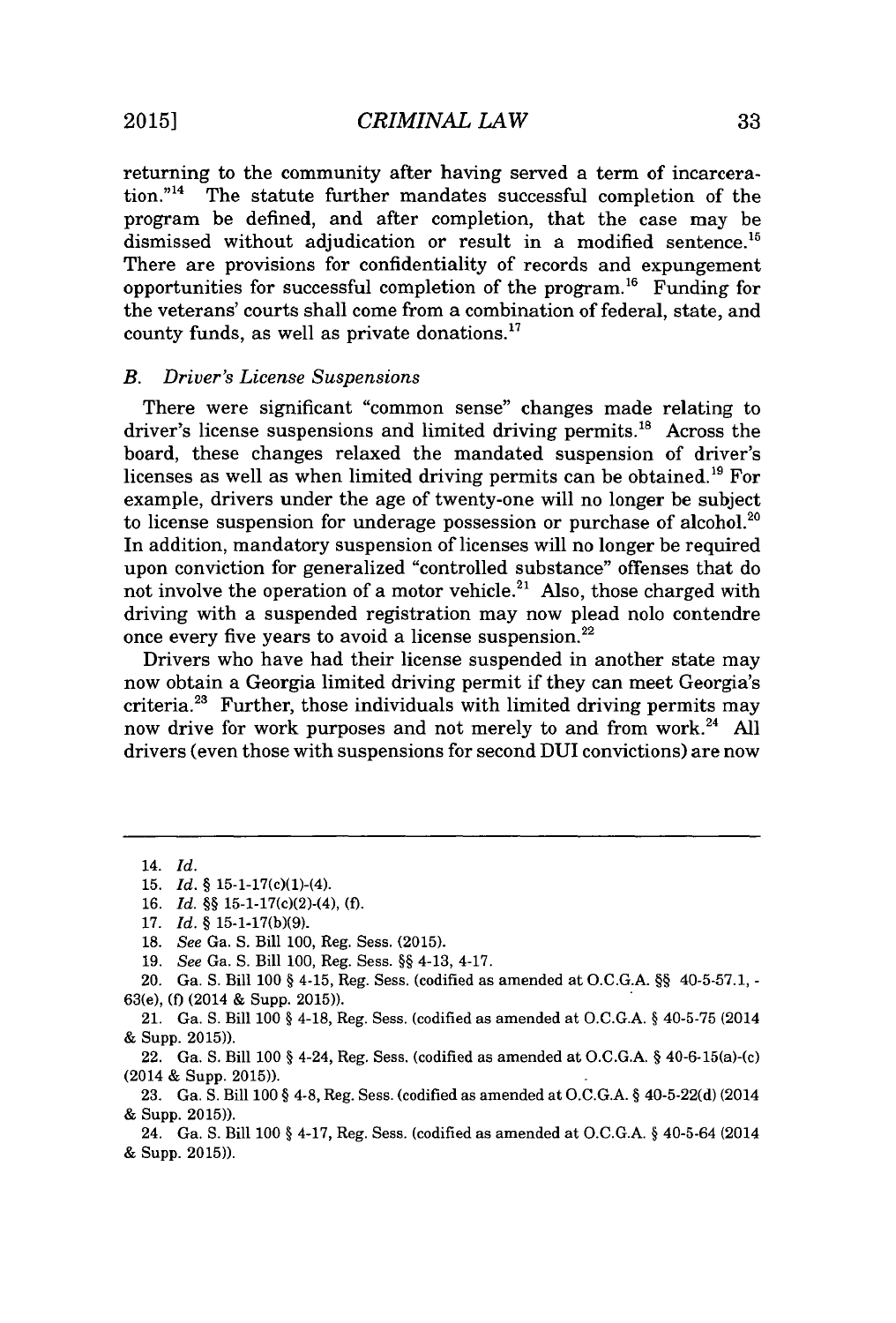eligible for limited driving permits if they are participating in a drug, mental health, or veterans' court.<sup>25</sup>

#### *C. New Crimes*

This survey period was also significant for several new additions to Georgia's lexicon of crime. These changes exemplify how crimes tend to evolve along with societal norms.

**1. Refund Fraud.** Effective July **1,** 2014, the General Assembly has added the crime of "refund fraud" to the books. $26$  This crime makes it unlawful to use a false or unauthorized name or false information to obtain a store refund.<sup>27</sup> The refund can be in any form, such as monetary or any other type of credit.<sup>28</sup> As with many other theft related crimes, the punishment is tied to the value of the stolen property.<sup>2</sup>9 For example, if the property that is the subject of the refund is worth **\$500** or less, the punishment is that of a misdemeanor.<sup>30</sup> If the property is worth more than \$500, the punishment increases to felony status and the penalty is imprisonment for one to ten years." Punishment is also tied to the timeframe over which the crime occurs and the number of prior convictions.

**2. Murder in the Second Degree.** The General Assembly established a new degree of murder this period: murder in the second degree. $33$  This degree of murder is similar to felony murder in that it requires proof of a predicate act (cruelty to children in the second degree).<sup>34</sup> A person commits second degree murder if "in the commission of cruelty to children in the second degree, he or she causes the death of another human being irrespective of malice."<sup>35</sup> Presumably,

**<sup>25.</sup>** Ga. **S.** Bill **100 §** 4-18, Reg. Sess. (codified as amended at **O.C.G.A. §** 40-5-75(a)).

**<sup>26.</sup>** Ga. **S.** Bill **382 § 1-1,** 2014 Ga. Laws 404 (codified at **O.C.G.A. §** 16-8-14.1 (Supp. **2015)).**

**<sup>27.</sup> O.C.G.A. §§** 16-8-14.1(a)(1)-(2).

**<sup>28.</sup>** *Id.* **§** 16-8-14.1(a)(2).

**<sup>29.</sup>** *Id. §* **16-8-14.1(b).**

**<sup>30.</sup>** *Id.* **§ 16-8-14.1(b)(1).**

**<sup>31.</sup>** *Id. §* **16-8-14.1(b)(2).**

**<sup>32.</sup>** *Id.* **§§** 16-8-14.1(b)(3)-(4), (c)(1)-(3). For example, *if* the property's total value is over **\$500** and is taken from three separate establishments within one county during a period of seven days, or taken during a period of **180** days, the punishment shall be imprisonment from one to ten years. *Id.* **§** 16-8-14.1(b)(3)-(4).

**<sup>33.</sup>** Ga. H.R. Bill **271 § 1-1,** Reg. Sess., 2014 Ga. Laws 444 (codified as amended at **O.C.G.A. § 16-5-1(d)** (2011 **&** Supp. **2015)).**

*<sup>34.</sup> See O.C.G.A.* **§ 16-5-1(d).**

**<sup>35.</sup>** *Id.*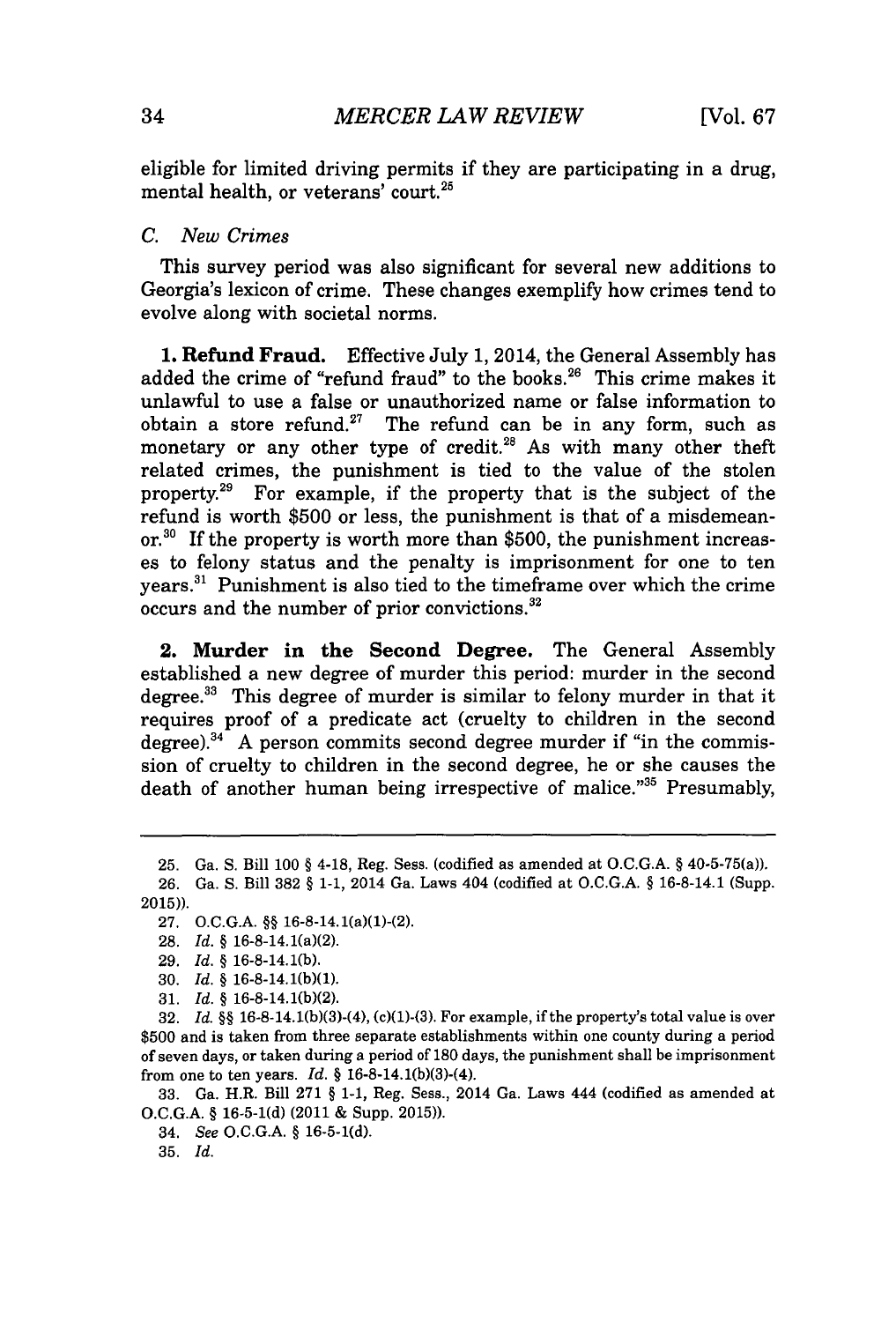the death could be either the death of the child or of any other person while the defendant is committing cruelty to children in the second degree, intended or not. However, because the statute expressly provides the underlying felony must be "cruelty to children in the second degree," one cannot help but wonder whether a demurrer (or directed verdict) would lie if the underlying act is cruelty to children in the *first* degree.<sup>36</sup> Unlike other forms of murder, which carry a mandatory life sentence, second degree murder carries a sentence of ten to thirty vears.<sup>37</sup>

**3. Home Invasion in the First and Second Degree.** The General Assembly also created the new crime of home invasion (in either the first or second degree).<sup>38</sup> This crime is a hybrid between burglary and aggravated assault with a deadly weapon.<sup>39</sup> The elements of home invasion in the first degree are as follows: a person who, without authority and with an intent to commit a forcible felony therein, and while in possession of a deadly weapon,<sup>40</sup> enters the dwelling house of another while such dwelling house is occupied **by** any person with authority to be present in the home.<sup>41</sup> As with burglary, it appears that only the intent to commit the forcible felony must be proved, and not the actual commission thereof.<sup>42</sup> Upon conviction, the penalty is ten to twenty years or life imprisonment, and a fine of up to  $$100,000.<sup>43</sup>$ Presumably, if a defendant intends to commit another crime (that is not a forcible felony), then he or she would not be guilty of first degree home invasion (although he or she would certainly be facing other issues).<sup>44</sup>

**<sup>36.</sup>** *Id.* Cruelty to children in the second degree requires causing a child cruel or excessive physical or mental pain through criminal negligence, while first degree requires wilfully depriving the child of necessary sustenance or maliciously causing a child excessive physical or mental pain. **O.C.G.A. §§** 16-5-70(a)-(c) (2011).

**<sup>37.</sup>** *Compare* **O.C.G.A. §** 16-5-1(e)(1), *with* **O.C.G.A. §** 16-5-1(e)(2).

**<sup>38.</sup>** Ga. H.R. Bill **770 § 3,** Reg. Sess., 2014 Ga. Laws 426 (codified at **O.C.G.A. § 16-7-5 (2015)).**

**<sup>39.</sup>** *Compare* **O.C.G.A. § 16-7-5** (home invasion), *with* **O.C.G.A. § 16-7-1(b)** (2011 Supp. **2015)** (burglary), *and* **O.C.G.A. § 16-5-21(b)(2)** (2011 **&** Supp. **2015)** (aggravated assault with a deadly weapon).

<sup>40.</sup> As in aggravated assault, a deadly weapon is defined as an "instrument which, when used offensively against a person, is likely to or actually does result in serious bodily injury." *Compare* **O.C.G.A. § 16-7-5(b)** (home invasion), *with* **O.C.G.A. § 16-5-21(b)(2)** (aggravated assault with a deadly weapon).

<sup>41.</sup> **O.C.G.A. § 16-7-5(b).**

<sup>42.</sup> *Compare* **O.C.G.A. § 16-7-5(b)** (first degree home invasion), *with O.C.G.A.* **§ 16-7- 1(b)** (burglary).

<sup>43.</sup> **O.C.G.A. § 16-7-5(d).**

<sup>44.</sup> *See id.* **§ 16-7-5(b).**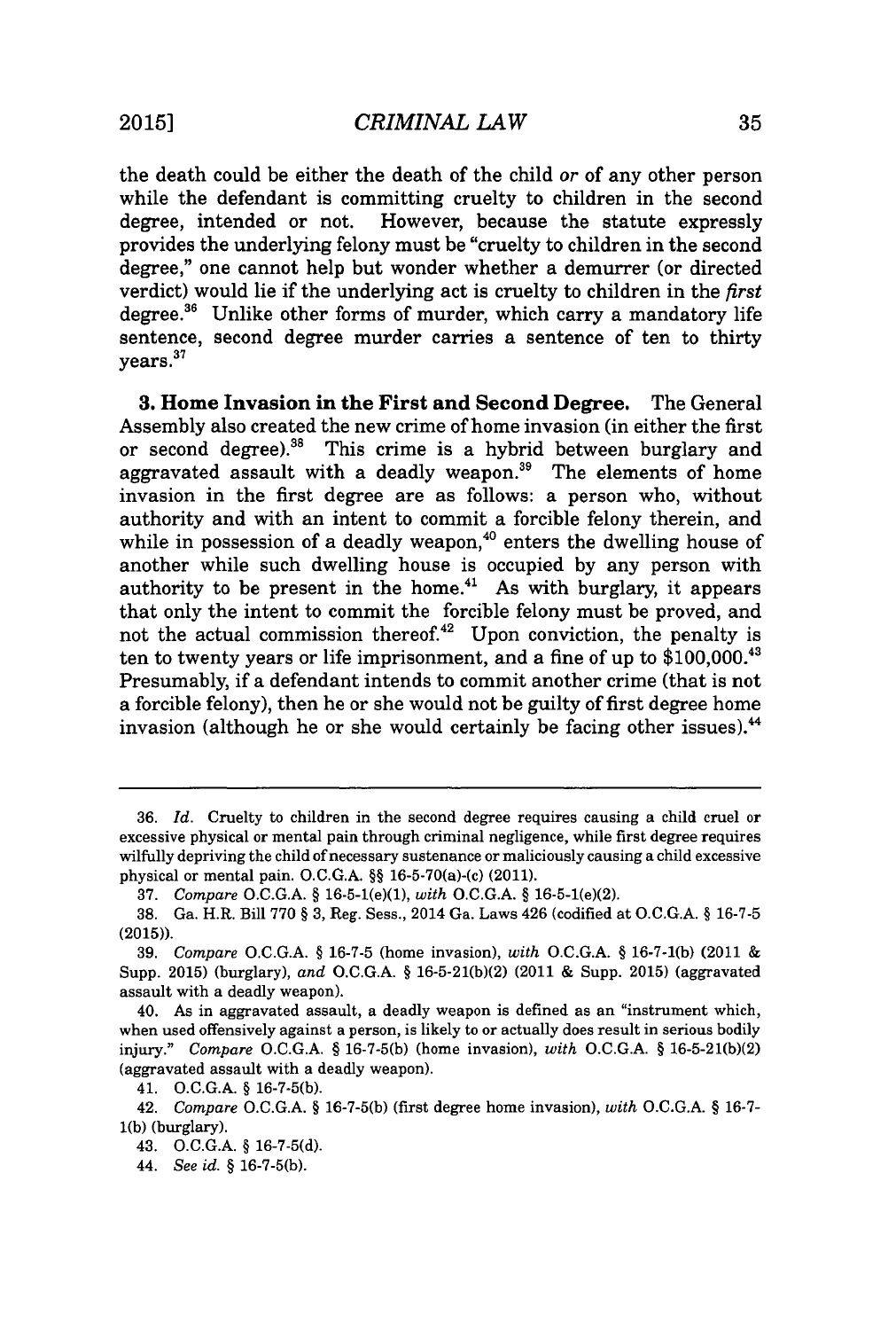Second degree home invasion has the exact same elements as first degree, with the exception of the intent element.<sup>45</sup> With second degree, the defendant needs to only intend to commit a forcible misdemeanor, although the conviction thereof is a felony.<sup>46</sup> Upon conviction of second degree home invasion, the penalty is five to twenty years imprisonment and a fine of up to \$100,000.47

The statute further permits the judge to sentence a defendant to all or part probation, but a wholly deferred or suspended sentence is not permitted.<sup>48</sup> Additional statutory provisions related to this new crime make home invasion in the first degree a class **A** designated felony act in the juvenile code and home invasion in the second degree a class B designated felony.<sup>49</sup> The crimes of home invasion (in any degree) have also been added to the list of crimes for which there are enhanced minimum punishments for multiple convictions if a firearm is used. $50$ Also, home invasion has been added to the list of crimes that are bailable only before a superior court judge.<sup>51</sup>

4. Strangulation. Strangulation has been explicitly added as one manner in which to commit an aggravated assault.<sup>52</sup> As of July 1, 2014, one can commit an aggravated assault **by** using "any object, device, or instrument which, when used offensively against a person, is likely to or actually does result in strangulation."<sup>53</sup> The aggravated assault statute also defines "strangulation."<sup>54</sup> The penalty for aggravated assault **by** strangulation remains the same as for other means of aggravated assault, one to twenty years in prison with enhanced imprisonment for specific classes of victims.<sup>55</sup>

**5. Transmission of Sexually Explicit Images of Adults.** It is now **a crime to "post" or otherwise electronically** transmit images of another

**53.** *Id.*

*<sup>45.</sup> Compare O.C.G.A.* **§ 16-7-5(b)** (first degree home invasion), *with* **O.C.G.A. §** 16-7-5(c) (second degree home invasion).

<sup>46.</sup> **O.C.G.A. §§** 16-7-5(c), **(d).**

<sup>47.</sup> *Id.* **§ 16-7-5(d).**

<sup>48.</sup> *Id.* **§** 16-7-5(e).

*<sup>49.</sup>* **O.C.G.A. §§** 15-11-2(12), **(13) (2015).**

**<sup>50.</sup> O.C.G.A. § 16-11-133(b)** (2011 *&* Supp. **2015)** (second conviction with gun requires consecutive imprisonment for fifteen years).

**<sup>51.</sup>** Ga. H.R. Bill **770 §** 9, 2014 Ga. Laws 426 (codified as amended at **O.C.G.A. § 17-6-** 1(a)(5.1) **(2013 &** Supp. **2015)).**

**<sup>52.</sup>** Ga. H.R. Bill **911 § 1,** 2014 Ga. Laws 441 (codified as amended at **O.C.G.A. § 16-5- 21(b)(3)** (2011 **&** Supp. **2015)).**

<sup>54.</sup> **O.C.G.A. §** 16-5-21(a) (2011 **&** Supp. **2015).**

*<sup>55.</sup> See O.C.G.A.* **§** 16-5-21(c) (2011 **&** Supp. **2015).**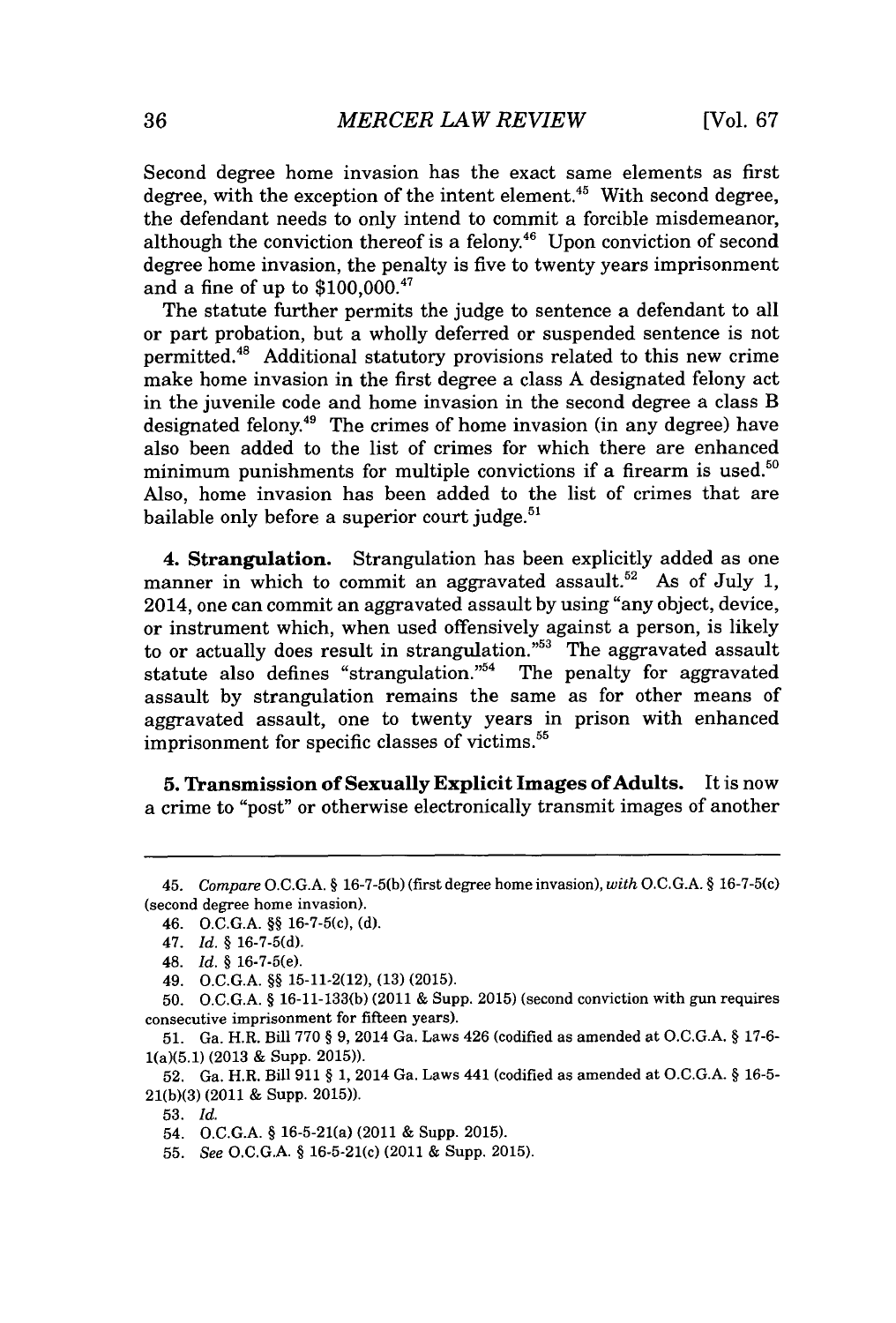adult that depict nudity<sup>56</sup> for the purposes of harassment or causing financial loss to the depicted person and which serves no legitimate purpose.<sup>5</sup> ' **A** violation of the Georgia Code section shall be punishable as a misdemeanor of a high and aggravated nature, but a second or subsequent conviction shall be a felony, carrying one to five years in **prison**.<sup>58</sup>

**6.** Cruelty to Animals. The General Assembly ramped up the applicable punishments for cruelty to animals and expanded some definitions, perhaps due to increased incidents of animal hoarding and other like abuses.<sup>59</sup> First, the General Assembly broadened the definition of the crime to include more variety."o **A** person commits the offense of cruelty to animals when they **(1)** cause physical pain, suffering, or death to an animal **by** *any* unjustifiable act or omission or (2) having intentionally exercised care, custody, control, ownership, or possession of an animal, fails to provide the animal adequate food, water, sanitary conditions, or ventilation consistent with what a reasonable person would believe is the normal requirement for the animal's size, species, breed, age, and physical condition.<sup>61</sup> The first conviction continues to be a misdemeanor; $62$  however, the penalties increase for subsequent convictions.<sup>63</sup>**A** second conviction will now be considered a misdemeanor of a high and aggravated nature, which increases the fine to \$15,000.<sup>64</sup> Also significant is that crimes committed in other states and juvenile convictions are counted as prior convictions.<sup>65</sup>

The General Assembly expanded the definition of aggravated cruelty to animals (a felony), which is punishable **by** one to five years in prison and a fine of up to \$15,000.<sup>66</sup> A second conviction carries one to ten

**<sup>56.</sup>** Nudity shall mean the showing of male or female genital, pubic areas or buttocks, or female breasts, if less than fully covered. **O.C.G.A. §** 16-11-90(a)(2) (Supp. **2015).**

**<sup>57.</sup>** Ga. H.R. Bill **838 § 1,** 2014 Ga. Laws 220 (codified at **O.C.G.A. § 16-11-90** (Supp. **2015)).**

**<sup>58.</sup> O.C.G.A. §** 16-11-90(c).

**<sup>59.</sup>** Ga. H.R. Bill **863,** 2014 Ga. Laws 492 (codified as amended at **O.C.G.A. §** 16-12-4 (2011 **&** Supp. **2015)).**

*<sup>60.</sup> Id.*

**<sup>61.</sup> O.C.G.A. §** 16-12-4(b).

**<sup>62.</sup>** Misdemeanors carry up to twelve months in county jail, although most cases result in only twelve months probation. *See* **O.C.G.A. § 17-10-3 (2013 &** Supp. **2015).**

**<sup>63.</sup> O.C.G.A. §** 16-12-4(c).

<sup>64.</sup> *Id.* **§§** 16-12-4(c),(e); *see also* Ga. H.R. Bill **863 § 1,** 2014 Ga. Laws 492.

**<sup>65.</sup> O.C.G.A. §** 16-12-4(c).

**<sup>66.</sup>** Ga. H.R. Bill **863,** 2014 Ga. Laws 492 (codified as amended at **O.C.G.A. § 16-12-** 4(e)).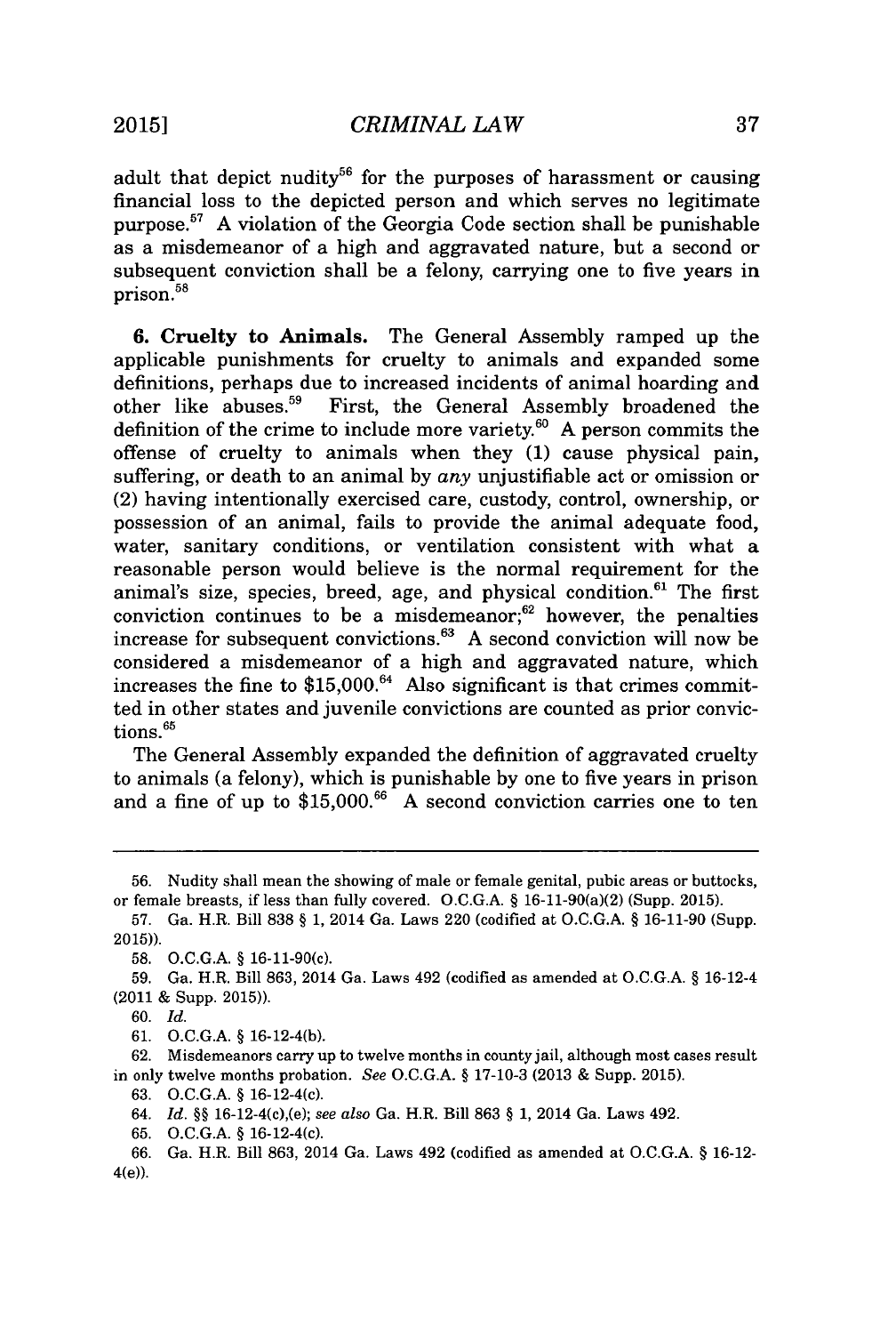years in prison and a fine of up to **\$100,000.67** Aggravated cruelty to animals can be committed in any of five different ways: **(1)** maliciously causing the death of an animal; (2) maliciously causing an animal physical harm **by** depriving it of a member of its body, rendering a part of its body useless, or seriously disfiguring it; **(3)** maliciously torturing the animal **by** inflicting severe or prolonged physical pain; (4) malicious**ly** poisoning an animal or exposing it to any poisonous material; or **(5)** having intentionally exercised care, custody, control, ownership, or possession of an animal and failing to provide the animal with adequate food, water, sanitary conditions, or ventilation consistent with what a reasonable person believes is the normal requirement for the animal's size, species, breed, age, and physical condition to the extent that the animal dies or a member of its body is rendered useless or seriously disfigured.<sup>68</sup>

### III. **CASE** LAW **CHANGES**

This period was not without activity in the appellate courts. Case law changes fell into several categories: changes in Fourth Amendment laws, admonitions to lawyers when rendering client advice for guilty pleas, and strict curtailments to criminal trial judges' comments in front of the jury. Each will be discussed in turn.

### *A. Fourth Amendment*

**A** number of important cases dealing with Fourth Amendment issues were decided during this period. These include warrant requirements for blood testing in DUI cases; smell alone being sufficient probable cause for a search warrant; and the need for actual submission to police authority to constitute a seizure.

**1. Blood Testing and DUI. In** *Williams v. State,"* the Georgia Supreme Court first determined the compelled extraction of blood (to test for intoxication in a DUI case) violated Fourth Amendment protect $ions<sup>70</sup>$  and constituted an intrusion into the human body.<sup>71</sup> Therefore, to obtain blood without a search warrant, the state would have to show either exigent circumstances existed or that actual voluntary consent was obtained from the defendant.<sup>72</sup> Whether exigent circumstances

**<sup>67.</sup> O.C.G.A.** *§* 16-12-4(e).

**<sup>68.</sup>** *Id. §* 16-12-4(d).

**<sup>69. 296</sup>** Ga. **817, 771 S.E.2d 373 (2015).**

**<sup>70.</sup> U.S. CONsT.** amend. IV.

**<sup>71.</sup>** *Williams,* **296** Ga. at **819, 771 S.E.2d** at **375.**

**<sup>72.</sup>** *Id.* at **819-20, 821, 771 S.E.2d** at **375-76.**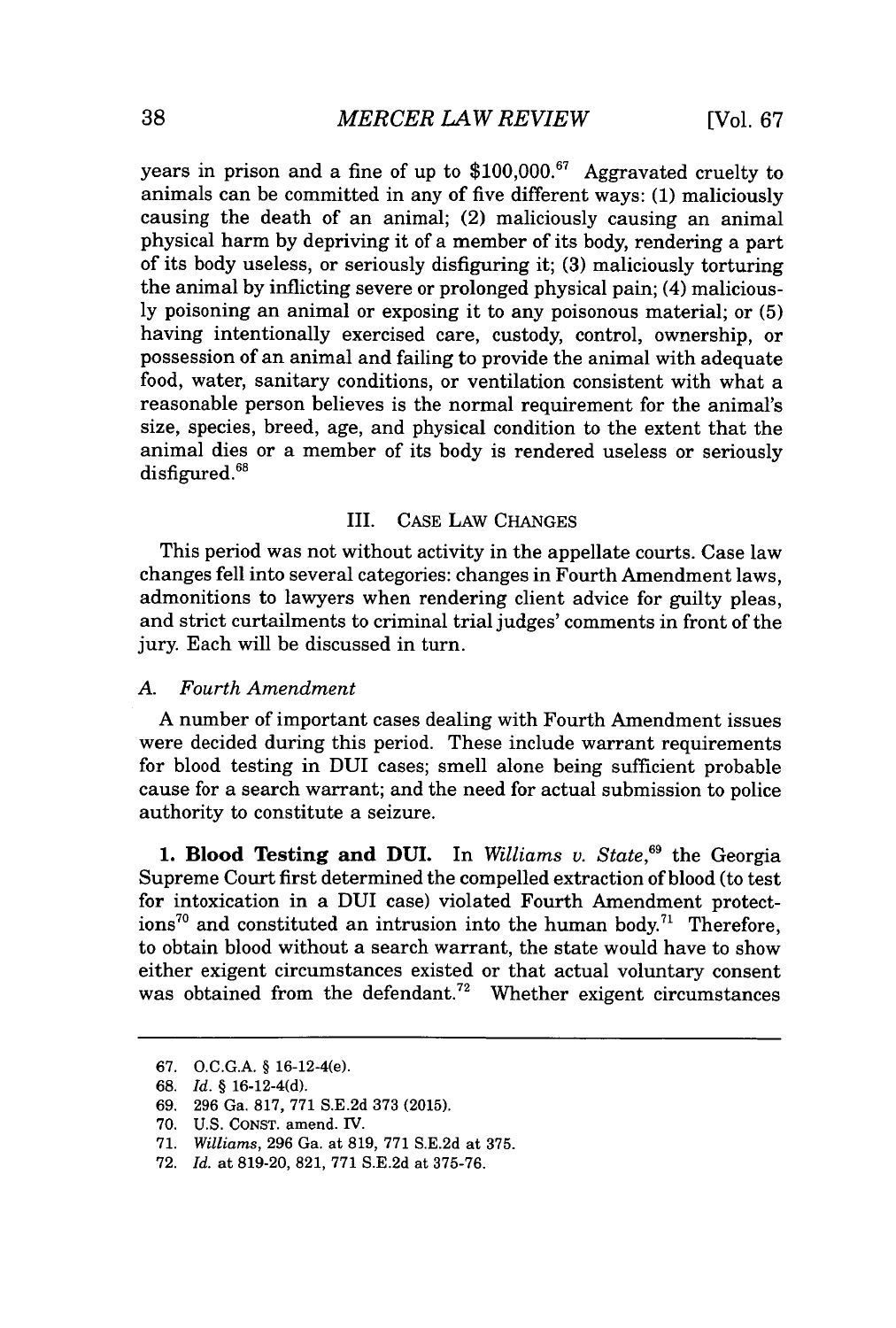existed will no longer be automatically established simply because "alcohol dissipates quickly in the body," and it must now be determined on a case **by** case basis." In other words, exigency must be determined under the totality of the circumstances.<sup>74</sup> In a regular DUI situation, where nothing other than normal delay existed, a warrant will likely be required." If the officer articulates that a specific delay existed, **the** dissipation of alcohol in the body will likely constitute a sufficient exigency to preclude the need for a warrant.<sup>76</sup>

The supreme court then turned from the exigency analysis to the other warrant exception, consent.<sup>77</sup> The court held that mere acquiescence to a blood test based upon a reading of the statutory implied consent notice would not necessarily constitute "actual, and therefore voluntary, consent" for Fourth Amendment purposes.<sup>78</sup> The court held that actual consent must be determined based on the totality of the circumstanc $e$ s.<sup>79</sup> Because the trial court failed to address the voluntariness of the consent, the case was remanded for further analysis. $80$  It is anticipated that the consent issue will provide fertile ground for pretrial motions in DUI "blood-draw" cases moving forward. These may include whether the defendant was under duress, whether the defendant depended upon the license for his or her livelihood, whether the consent was the product of coercion, whether the defendant was under arrest, and whether the defendant was intoxicated at the time consent was given.<sup>81</sup>

2. Odors Alone Can Justify Search Warrant. In *State v. Kazmierczak,82* the Georgia Court of Appeals ruled that the odor of raw marijuana, alone, can be the sole basis for the issuance of a search warrant.<sup>83</sup> In so ruling, the court examined a number of federal cases

**<sup>73.</sup>** *Id. at* **820-21, 771 S.E.2d** at **376.**

*<sup>74.</sup> See* Missouri v. McNeely, **133 S.** Ct. **1552, 1563, 1567-68 (2013)** (finding the officer did not identify any factors showing he faced an unusual delay in securing a warrant, thus, a warrant was needed). *But cf* Schmerber v. California, 384 **U.S. 757, 770-71 (1966)** (officer articulated delay was based on the need to investigate accident and to transport defendant to a hospital, thus, exigent circumstances precluded the need for a warrant).

**<sup>75.</sup>** *See McNeely,* **133 S.** Ct. at **1568.**

**<sup>76.</sup>** *Schmerber,* 384 **U.S.** at **770-71.**

**<sup>77.</sup>** *Williams,* **296** Ga. at **821, 771 S.E.2d** at **377.**

**<sup>78.</sup>** *Id.* at **822, 771 S.E.2d** at **377.**

**<sup>79.</sup>** *Id.*

**<sup>80.</sup>** *Id.* at **823, 771 S.E.2d** at **377.**

**<sup>81.</sup>** *See* State v. Aiken, **282** Ga. **132, 135-36,** 646 **S.E.2d** 222, **225-26 (2007);** State v. Fulghum, **261** Ga. **App.** 594, **596, 583 S.E.2d 278, 281 (2003);** State v. Durrence, **295** Ga. **App. 216, 217, 671 S.E.2d 261, 263 (2008).**

**<sup>82. 331</sup>** Ga. **App. 817, 771 S.E.2d** 473 **(2015).**

**<sup>83.</sup>** *Id.* at **822, 771 S.E.2d** at **478.**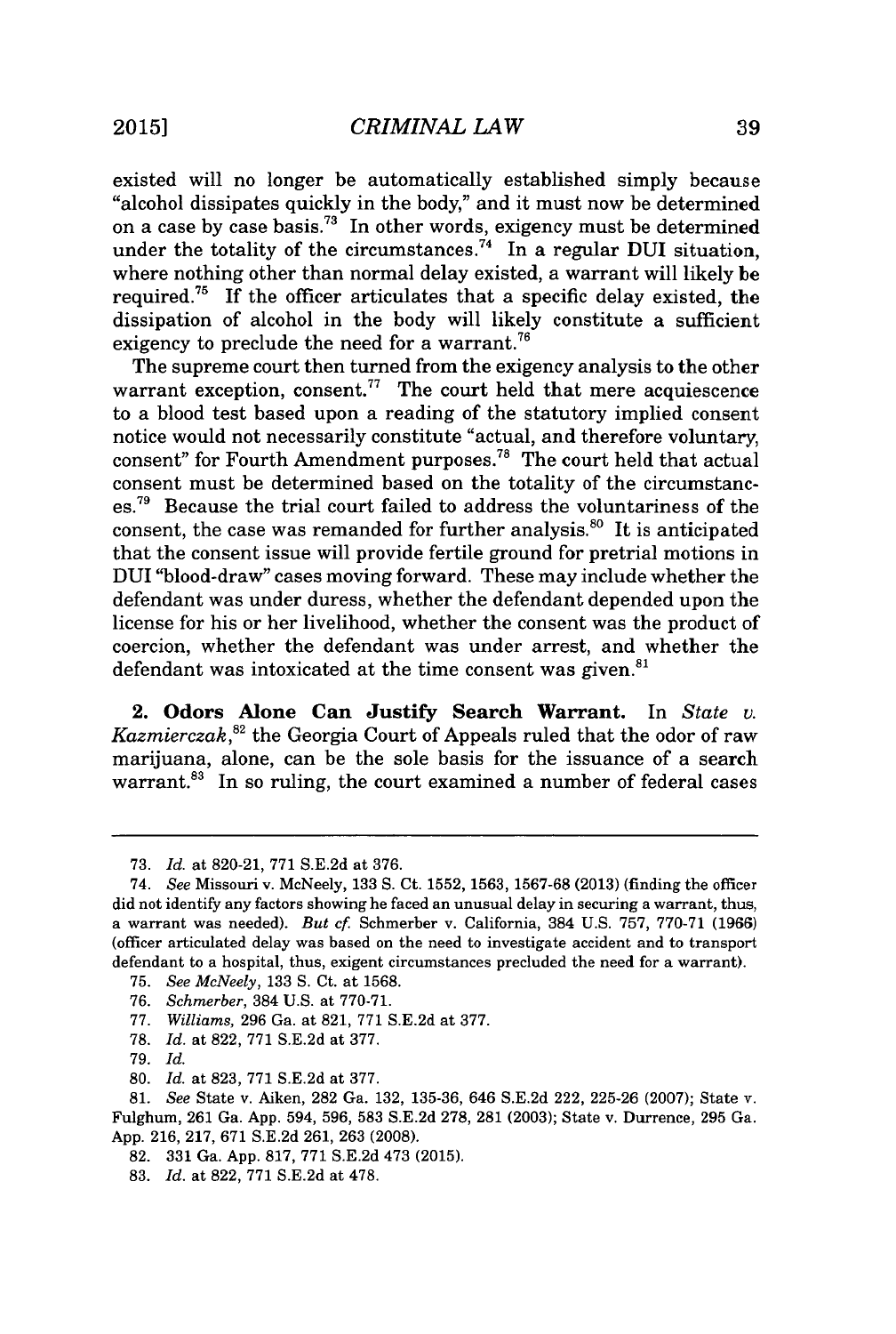from numerous jurisdictions and observed this rationale was widely accepted.<sup>84</sup> The court noted there were two different standards for probable cause based on distinctive odors-one for the warrantless search of a vehicle $85$  and another for the issuance of search warrants for a residence $86$ -and determined the two standards should be brought into line. $87$  Thus, the court held if the officer is qualified to recognize the odor of marijuana and these qualifications are apparent in the warrant affidavit, then probable cause for the warrant can be established based on smell alone  $^{88}$ 

**3.** No **Seizure Without Actual Submission. In** *State v. Walker,"* the Georgia Supreme Court analyzed the elements of a Fourth Amendment seizure, noting that not only must an officer restrain the liberty of an individual **by** making an assertion of authority, but there must also be actual submission to that authority.<sup>90</sup> In *Walker*, an officer apprehended a defendant stepping off school premises and instructed him to remove his hands from his pockets. Although the defendant stopped, when asked to remove his hands, he ran away. $91$ 

The court reversed the court of appeals decision (which held the officer only needed articulable suspicion) determining the court had gone "astray" from applicable law. $92$  The court reasoned that although an officer's command can be an assertion of his authority sufficient to form the basis for a seizure, the seizure does not actually occur until the suspect submits to that authority.<sup>93</sup> However, because the defendant fled rather than submitting to the officer's authority, no seizure had occurred and suppression of the contraband was not proper.<sup>94</sup>

<sup>84.</sup> *Id.* at **821-22, 771 S.E.2d** at **478.**

**<sup>85.</sup>** State v. Folk, **238** Ga. **App. 206, 209, 521 S.E.2d** 194, 198 **(1999)** (holding the smell of burning marijuana alone established probable cause for search of vehicle).

**<sup>86.</sup>** Shivers v. State, **258** Ga. **App. 253, 257, 573 S.E.2d** 494, **497-98** (2002) (holding the odor of marijuana outside house is only one factor when determining probable cause for issuance of a warrant).

**<sup>87.</sup>** *Kazmierczak,* **331** Ga. **App.** at **821, 771 S.E.2d** at **477** (noting it is well established that a warrantless search of an automobile must be based on same degree of probable cause sufficient for search warrant).

**<sup>88.</sup>** *Id.* at **823, 771 S.E.2d** at **478.**

**<sup>89. 295</sup>** Ga. **888,** 764 **S.E.2d** 804 (2014).

**<sup>90.</sup>** *Id.* at **890, 891,** 764 **S.E.2d** at **806.**

**<sup>91.</sup>** *Id.* at **888,** 764 **S.E.2d** at **805.**

**<sup>92.</sup>** *Id.* at **890,** 764 **S.E.2d** at **806.**

**<sup>93.</sup>** *Id.* at **891,** 764 **S.E.2d** at **806.**

<sup>94.</sup> *Id.* at **894-95,** 764 **S.E.2d** at **809.**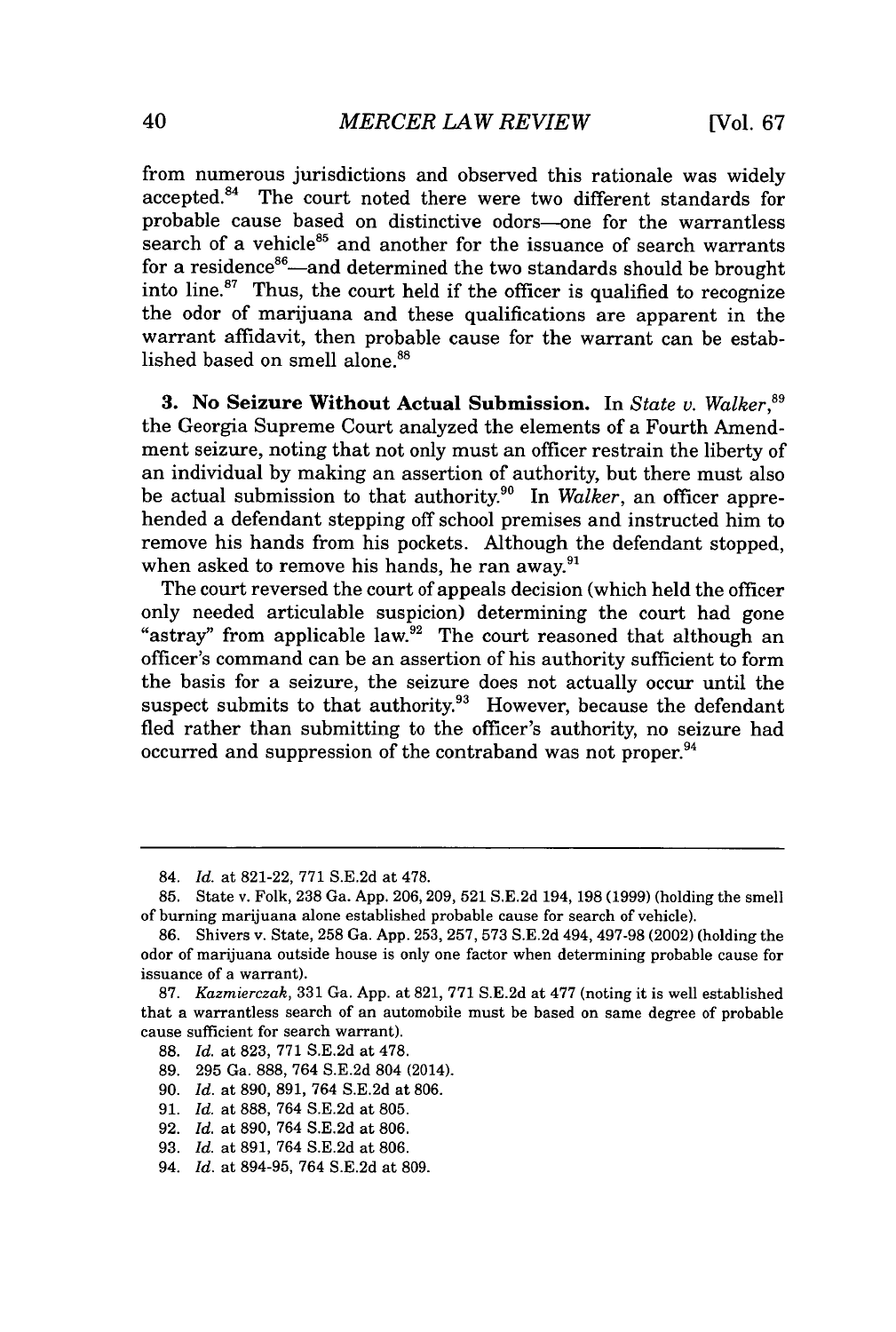## *B. Ineffective Assistance of Counsel*

As every criminal trial lawyer knows, one of the most common claims raised post conviction is that the defense lawyer provided ineffective representation. This year, the Georgia Supreme Court reminds us that such claims do not always come about after a trial, but that they can arise even after a carefully considered guilty plea. Two cases provide defense lawyers with some guidance on considerations when counseling their clients in guilty plea situations.

The Georgia Supreme Court held that where the law is clear that deportation is mandatory upon conviction of a crime, a lawyer has a duty to accurately inform the client of that fact prior to the entry of a guilty plea.<sup>95</sup> In *Encarnacion v. State*,<sup>96</sup> the defendant, a legal permanent resident who had entered a guilty plea to burglary, filed a habeas corpus action seeking to withdraw the plea. He claimed the plea was not knowing and voluntary because his lawyer was ineffective.<sup>97</sup> Apparent**ly,** the lawyer advised the defendant the conviction "may" or "could" impact his immigration status, but because he was sentenced under the First Offender Act,<sup>98</sup> he "would not have a conviction for burglary" if he completed his sentence.<sup>99</sup> The habeas court denied the defendant's petition, finding the lawyer provided the defendant "with consistent, accurate advice about the risk" he was facing and the advice was neither "mis-advice" nor "insufficient or inadequate." $100$ 

On review, the Georgia Supreme Court analyzed the matter with regard to *Padilla v. Kentucky*,<sup>101</sup> a United States Supreme Court case.<sup>102</sup> In that case, the Court held that the Sixth Amendment<sup>103</sup> guarantees effective legal advice about deportation consequences and where immigration consequences of a plea are "truly clear," the duty to give correct advice is "equally clear."<sup>104</sup> The Georgia Supreme Court further noted the felony offense of burglary clearly fell within the definition of an "aggravated felony" in the Immigration and Nationality Act  $(INA)^{105}$  and the grant of first offender status was of no import

- **100.** *Id.* at **661, 765 S.E.2d** at 464.
- **101. 559 U.S. 356 (2009).**
- 102. *Encarnacion,* **295** Ga. at **661, 765 S.E.2d** at 465.
- **103. U.S. CONST.** amend. VI.
- 104. *Padilla,* **559 U.S.** at **369, 373.**
- **105. 8 U.S.C.** *§§* **1101** to **1537** (2012).

**<sup>95.</sup>** Encarnacion v. State, **295** Ga. **660, 663, 763 S.E.2d** 463, 466 (2014).

**<sup>96. 295</sup>** Ga. **660, 763 S.E.2d** 463 (2014).

**<sup>97.</sup>** *Id. at* **660, 763 S.E.2d** at 464.

**<sup>98.</sup> O.C.G.A.** *§§* 42-8-60 to **-66** (2014).

**<sup>99.</sup>** *Encarnacion,* **295** Ga. at **660, 765 S.E.2d** at 464.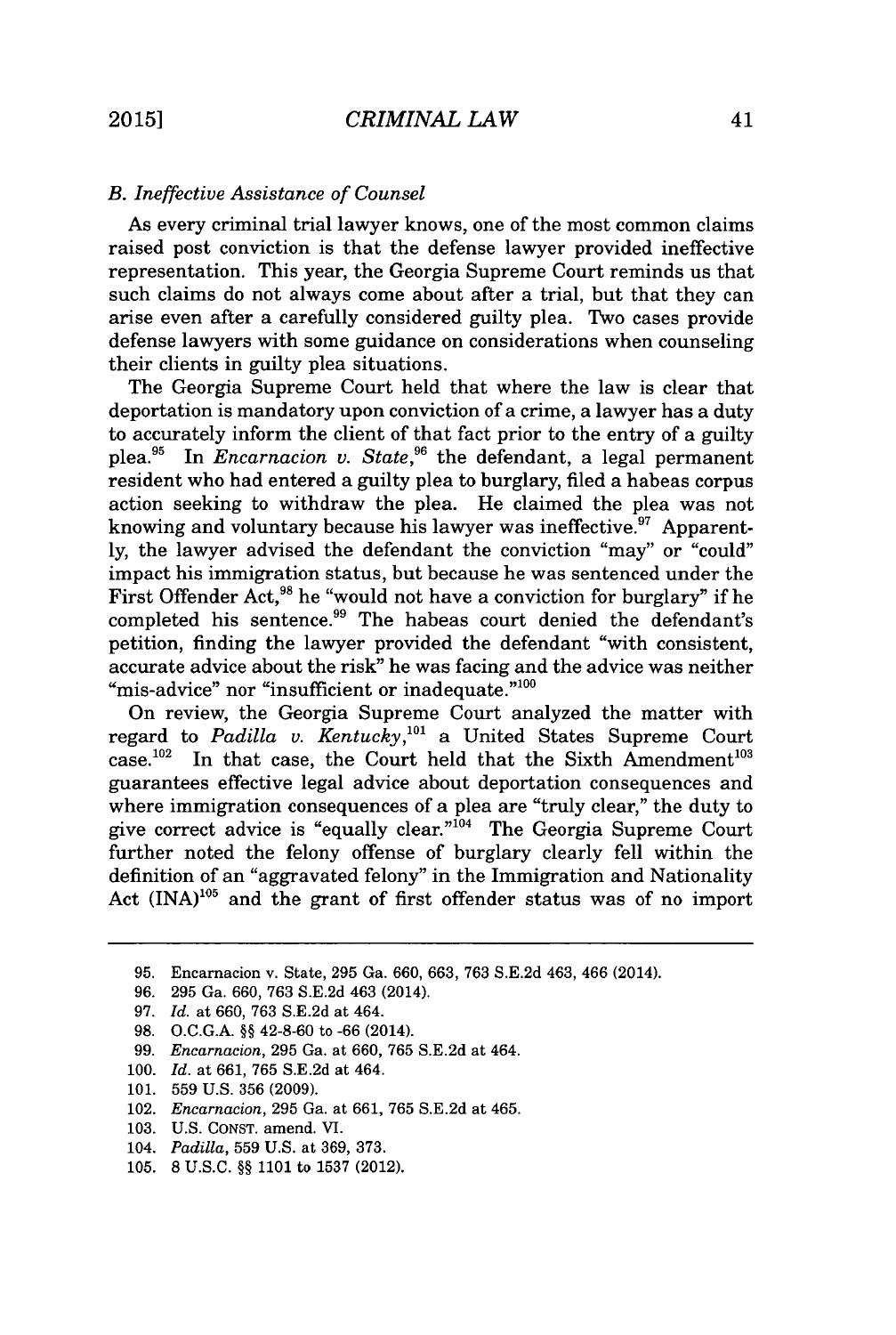because "federal immigration law treats a guilty plea to an aggravated felony as a conviction even if the conviction is ultimately expunged."' The supreme court thus held that "where **.** . **.** the law is clear that deportation is mandatory **. . .,** an attorney has a duty to accurately advise his client of that fact."<sup>107</sup>

In yet another case, the court ruled it no longer matters whether a guilty plea gives rise to a direct or collateral consequence; instead, in every case involving the attempted withdrawal of a guilty plea based on ineffective assistance of counsel, the analysis must be made under the familiar *Strickland v. Washington*<sup>108</sup> standard.<sup>109</sup> In *Alexander v. State,"o* a defendant sought to withdraw his guilty plea based on ineffective assistance of counsel, claiming his counsel failed to advise him he would not be eligible for parole on a fifteen year prison sentence because he was a recidivist.<sup>111</sup> The Georgia Court of Appeals affirmed the denial of the motion to withdraw the guilty plea.<sup>112</sup> The court of appeals determined it was constrained **by** the supreme court's holding in *Williams v. Duffy*,<sup>113</sup> which regarded parole eligibility as a collateral consequence of a criminal sentence (and a lawyer's failure to inform a client about a collateral consequence could never be the basis for deficient performance). $^{114}$ 

The supreme court noted there were two analyses at issue.<sup>115</sup> First, those cases where a lawyer completely failed to inform a criminal defendant of the collateral consequences of a plea (which would never constitute deficient performance); $^{16}$  second, those cases where a lawyer actually misinformed a defendant about such consequences, which were analyzed under a Sixth Amendment, *Strickland* approach.<sup>117</sup> The supreme court then reviewed a number of recent cases involving claims alleging ineffectiveness in the context of guilty pleas, including the Supreme Court's decision in *Padilla v. Kentucky,* and determined the

- **109.** Alexander v. State, **297** Ga. **59,** 64, **772 S.E.2d 655, 659 (2015).**
- **110. 297** Ga. **59, 772 S.E.2d 655 (2015).**
- **111.** *Id. at* **59, 772 S.E.2d** at **656.**
- 112. *Id.; see also* Alexander v. State, **328** Ga. **App. 300, 761 S.E.2d** 844 (2014).
- **113. 270** Ga. **580, 513 S.E.2d** 212 **(1999).**

- **115.** *Alexander,* **297** Ga. at **62,** 64, **772 S.E.2d** at **658, 659.**
- *116. See id.* at **65, 772 S.E.2d** at **660.**
- **117.** *See Alexander,* **328** Ga. **App.** at **303, 761 S.E.2d** at 846-47.

**<sup>106.</sup>** *Encarnacion,* **295** Ga. *at* **662, 763 S.E.2d** at 465.

**<sup>107.</sup>** *Id. at* **663, 763 S.E.2d** at 466.

**<sup>108.</sup>** 466 **U.S. 668** (1984).

<sup>114.</sup> *Alexander,* **297** Ga. at **59, 772 S.E.2d** at **656;** *see also Alexander,* **328** Ga. **App.** at **307, 761 S.E.2d** at 849.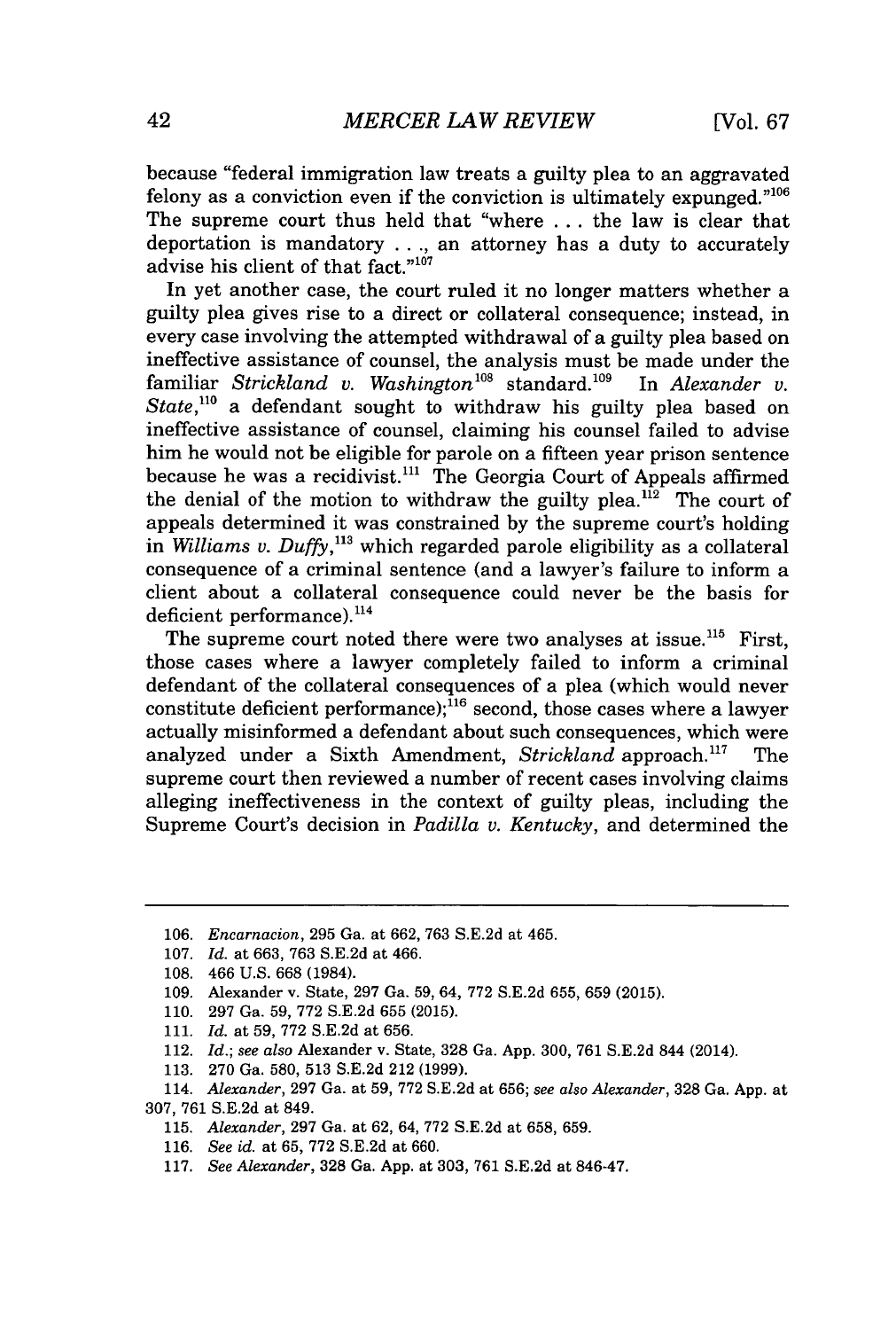better approach is to evaluate all such claims with the familiar *Strickland* two-part analysis.<sup>118</sup>

The court, however, was careful to note an attorney's failure to offer advice on a collateral consequence will not rise to a constitutionally deficient level in every situation, but that courts should weigh deficient performance **by** looking to the practice and expectations of the legal community, including the prevailing norms of practice in the American  $B$ ar Association standards.<sup>119</sup> The court also cited three specific factors to review: **(1)** "whether the collateral consequence is intimately related to the criminal process and is 'nearly an automatic result,'" (2) "whether the consequence is a 'drastic measure' or a penalty with harsh ramifications," and **(3)** "whether the law imposing the consequence is 'succinct, clear and explicit."<sup>120</sup> Using the above factors, the court concluded an attorney's failure to inform the client about the ineligibility for parole was, in fact, deficient performance and remanded the case to the trial court to determine if the client was prejudiced.

#### *C. Judicial Comments*

Several cases this survey period illustrate the Georgia Supreme Court's intolerance towards judicial comments about evidence that violates **O.C.G.A.** *§* **17-8-57122** if made in front of the jury. That statute shall be strictly upheld regardless of whether the comment is intentional, whether there is any actual prejudice to the defendant, and/or whether a defendant objects or even raises it on appeal.<sup>123</sup>

In *Rouse v. State*,<sup>124</sup> during the trial court's preliminary instructions to the entire venire, it stated, "This process this morning is what[] we call voir dire. Voir dire just simply means to speak the truth. This means that you will be hearing about a case, which is a murder case, that happened in Muscogee County, and you'll be asked questions about

*Id.*

**<sup>118.</sup>** *Alexander,* **297** Ga. at **62** n.5, **772 S.E.2d** at **658** n.5.

**<sup>119.</sup>** *Id. at* 64, **772 S.E.2d** at **659.**

<sup>120.</sup> *Id. at* **64-65, 772 S.E.2d** at **659-60** (quoting *Padilla,* **559 U.S.** at **361, 366, 381).**

<sup>121.</sup> *Id. at* **65, 772 S.E.2d** at **660.**

<sup>122.</sup> **O.C.G.A. § 17-8-57 (2013 &** Supp. **2015).**

It is error for any judge in any criminal case, during its progress or in his charge to the jury, to express or intimate his opinion as to what has or has not been proved or as to the guilt of the accused. Should any judge violate this Code section, the violation shall be held **by** the [court] to be error and the decision in the case reversed, and a new trial granted in the court below **....**

**<sup>123.</sup>** See Rouse v. State, **296** Ga. **213,** 214-15, **765 S.E.2d 879, 880** (2014).

<sup>124.</sup> **296** Ga. **213, 765 S.E.2d 879** (2014).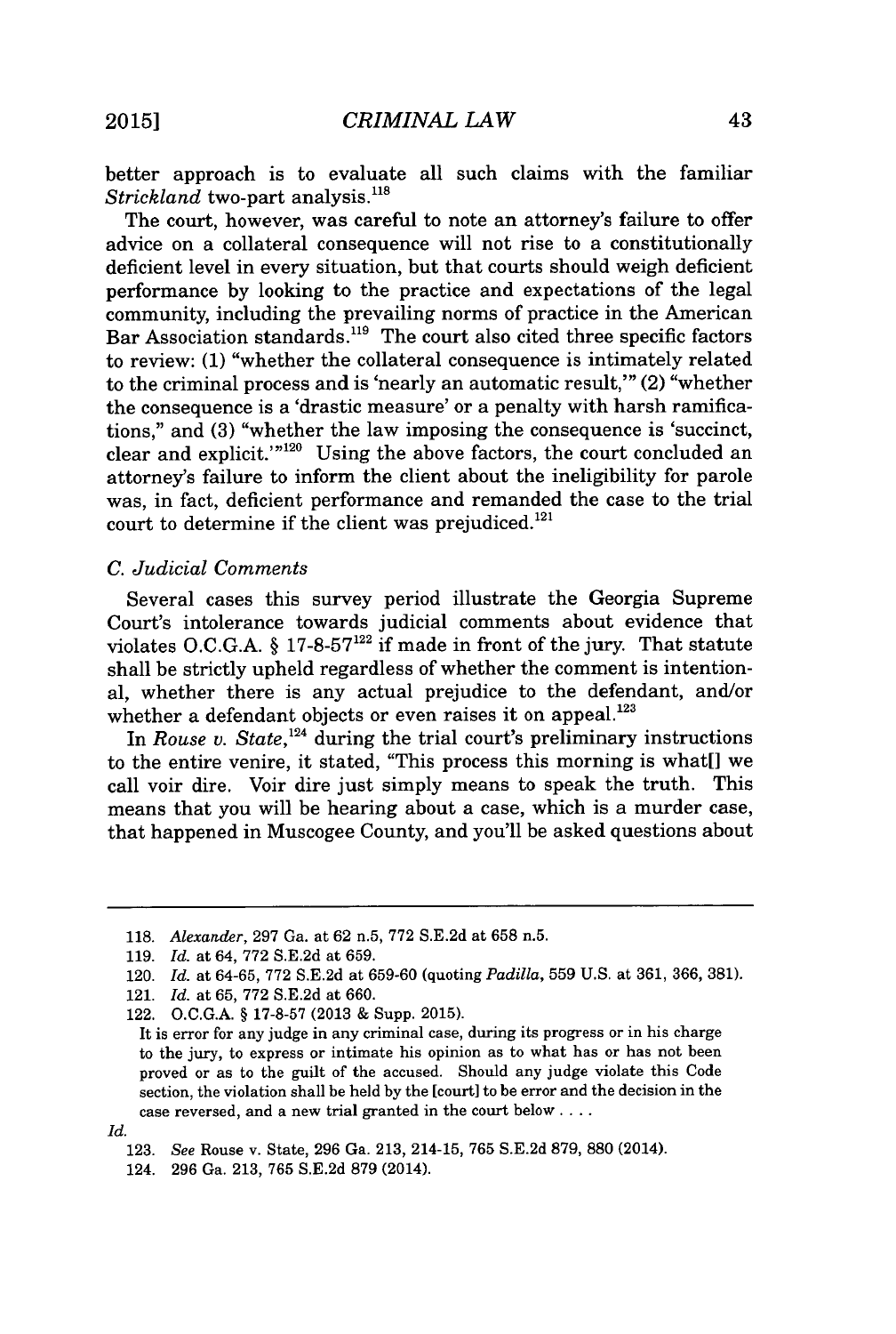this case."l<sup>2</sup>5 The court concluded that this comment "clearly and unambiguously" suggested that venue had been established (or was not in dispute).<sup>126</sup> This conclusion was true regardless of the fact that the word "venue" was not even mentioned in the comment.<sup>127</sup>

The court reasoned voir dire is part of the "progress" of the case, and it was clear the jurors who decided the case were all members of the venire to which the trial court's comments were directed.<sup>128</sup> Nor could the comment be construed as one regarding what the state expected to prove at trial.<sup>129</sup> Further, the court noted, contrary to the dissent's argument, that the court's later instructions, although they may have touched upon the issue of context, could not cure the prejudice because any violation of the statute is subject to a "super-plain-error" standard of review.<sup>130</sup> Interestingly, in a blistering, three judge dissent authored **by** Justice Nahmias, a vigorous plea was made to the General Assembly to repeal portions of the statute.<sup>131</sup>

The same thing occurred in a case decided three months later. In *Sales v. State*,<sup>132</sup> while instructing the prospective jurors to consider whether they had heard about the case or knew the parties, the judge told the venire, "This happened in Taylor County. So if anybody knows any of the parties, we would respectfully ask you to let us know now."<sup>133</sup> Based on the identical analysis, the court ordered a new Based on the identical analysis, the court ordered a new trial. $134$ 

Yet another case this period was overturned due to a trial court's comment on the evidence. This time, the offending comment occurred in the context of admitting the defendant's recorded statement into evidence. At trial, two recorded statements of the defendant were sought to be introduced. When attempting to introduce the second interview, the defendant objected.<sup>135</sup> The state indicated that "the issue of voluntariness has already been addressed..."<sup>136</sup> The trial judge voluntariness has already been addressed. . . .<sup>"136</sup>

**<sup>125.</sup>** *Id.* at **215, 765 S.E.2d** at **880** (alterations in original).

**<sup>126.</sup>** *Id.* at **215, 765 S.E.2d** at **880-81.**

**<sup>127.</sup>** *Id.* at **215-16, 765 S.E.2d** at **881.**

**<sup>128.</sup>** *Id.* at **217, 765 S.E.2d** at **882.**

**<sup>129.</sup>** *Id.*

**<sup>130.</sup>** *Id.* at **218, 765 S.E.2d** at **882-83.**

**<sup>131.</sup>** *Id.* at **238, 765 S.E.2d** at **895-96** (Hines, Nahmias **&** Blackwell, **JJ.,** dissenting). The dissent noted the comment was unintentional and made before voir dire had begun, it must be considered in its context, the defendant did not object at trial or during the motion for new trial, and venue was not disputed at trial. *Id.* at **219, 765 S.E.2d** at **883.**

**<sup>132. 296</sup>** Ga. **538, 769 S.E.2d** 374 **(2015).**

**<sup>133.</sup>** *Id.* at 540, **769 S.E.2d** at **376.**

<sup>134.</sup> *Id.* at 541, **769 S.E.2d** at **376.**

**<sup>135.</sup>** Freeman v. State, **295** Ga. **820, 821,** 764 **S.E.2d 390, 393** (2014).

**<sup>136.</sup>** *Id.*